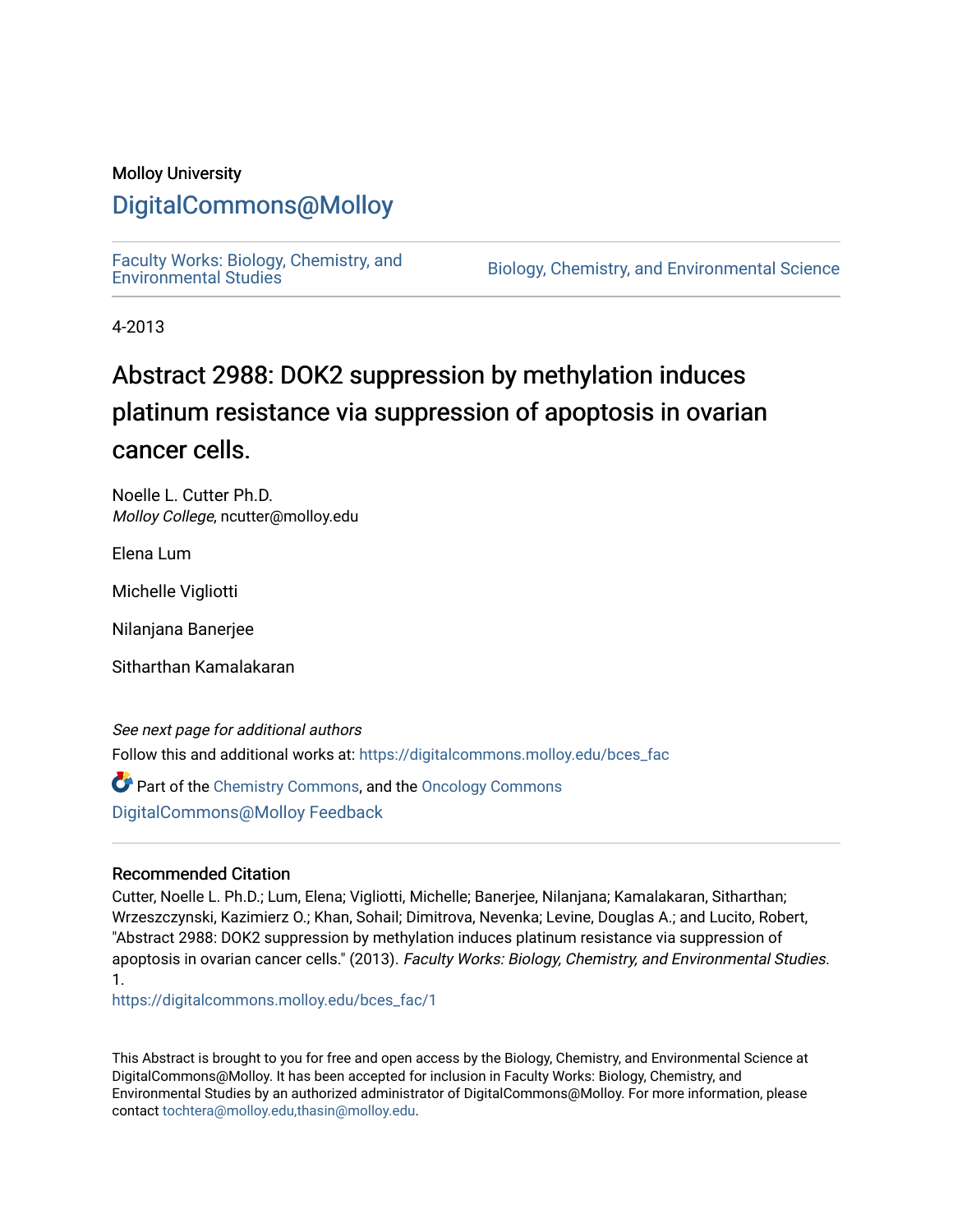### Authors

Noelle L. Cutter Ph.D., Elena Lum, Michelle Vigliotti, Nilanjana Banerjee, Sitharthan Kamalakaran, Kazimierz O. Wrzeszczynski, Sohail Khan, Nevenka Dimitrova, Douglas A. Levine, and Robert Lucito